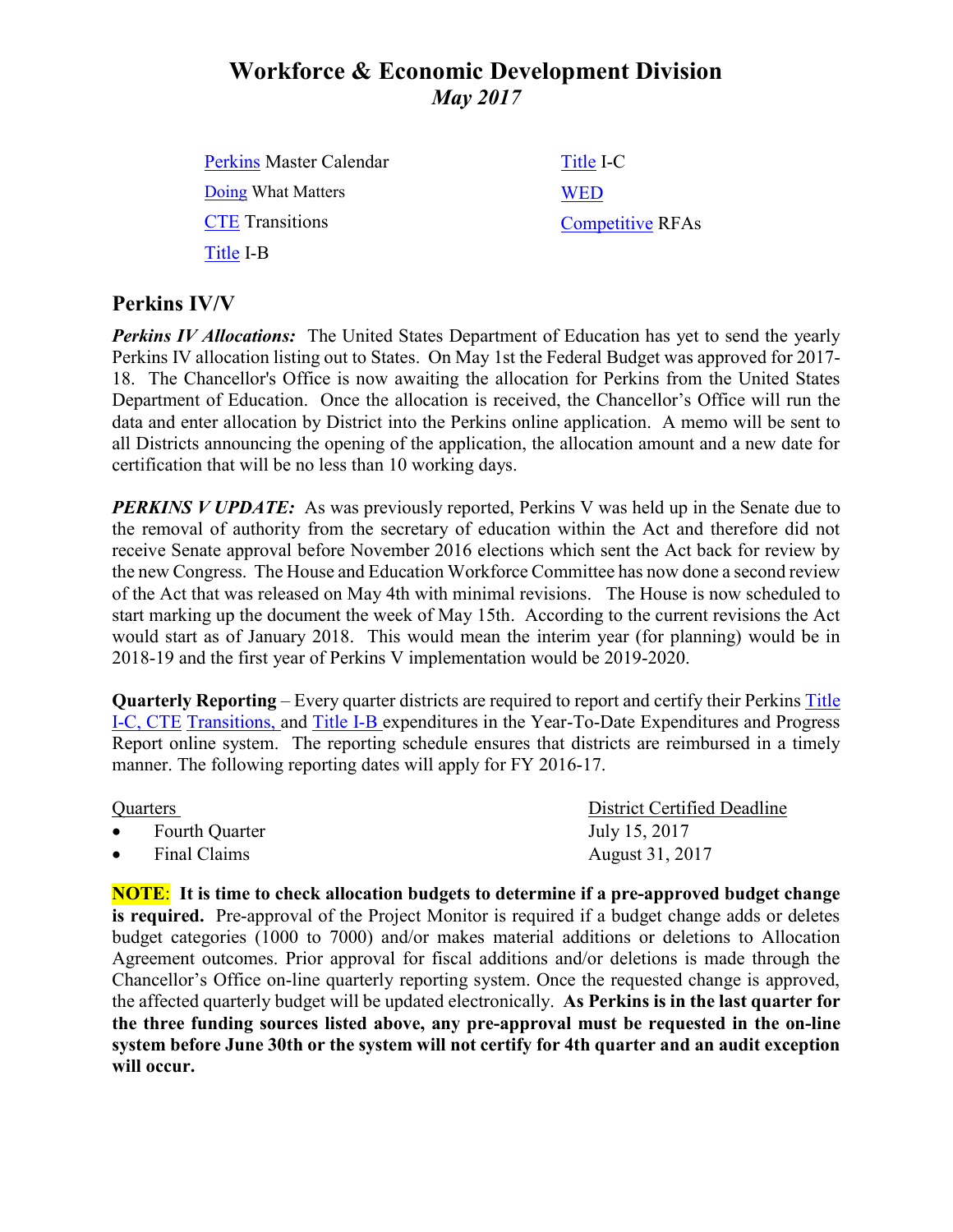## **EWD -- Budget Trail Language that extends the EWD Program.**

The following trailer bill language is found at the State of California Department of Finance website for 2017-18 Governor's Budget tracking: SECTION 1. Section 88651 of the Education Code is amended to read: 88651. This part shall remain in effect only until January 1, 2023, and as of that date is repealed, unless a later enacted statute, that is enacted before January 1, 2023, deletes or extends that date.

**[http://dof.ca.gov/Budget/Trailer\\_Bill\\_Language/documents/305CCCExtendEconomicand](http://dof.ca.gov/Budget/Trailer_Bill_Language/documents/305CCCExtendEconomicandWorkforceDevelopmentProgramExtension.pdf) [WorkforceDevelopmentProgramExtension.pdf](http://dof.ca.gov/Budget/Trailer_Bill_Language/documents/305CCCExtendEconomicandWorkforceDevelopmentProgramExtension.pdf)**

## **Adult Education Block Grant (AEBG)**

*AEBG Newsletter:* Link to the newest AEBG newsletter May 10th can be found at the following http and contains information on upcoming deliverables, launching field teams, state conferences and other news.

[http://archive.constantcontact.com/fs191/1114865855964/archive/1127910247498.html#LETTER.BLOC](http://archive.constantcontact.com/fs191/1114865855964/archive/1127910247498.html#LETTER.BLOCK44) [K44](http://archive.constantcontact.com/fs191/1114865855964/archive/1127910247498.html#LETTER.BLOCK44)

*AEBG Consortia Directors Event:* Save the date for a special AEBG event for consortia directors. The event will take place **Oct. 12 & 13** at the Sheraton Grand in Sacramento.

*AEBG Field Team:* In order to clarify key data elements required for AEBG accountability reporting, and to ensure that metrics help to illuminate student progress in adult education programs, a series of practitioner committees will be convened between May-July 2017.

## **Other**

*Academic Affairs Curriculum:* Academic Affairs has an email account for curriculum questions from the field. When there are questions regarding curriculum, the proper protocol is to email [curriculum@cccco.edu](mailto:curriculum@cccco.edu) and questions will be answered in the order they come in. This communication tool helps the Academic Affairs Division manage their requests.

*First Friday Update to CIO/CSSOs:* The first Friday of every month a newsletter is posted giving all recent updates for the Chancellor's Office Educational Services, Academic Affairs, Student Services, and Workforce and Economic Development Divisions. So put this on your favorites and look for update the first Friday of every month.

<http://extranet.cccco.edu/Divisions/AcademicAffairs.aspx>

*May Revise:* The following is a review of the May Revise by Mario Rodriguez VC Finance and Facilities: During the next four week each house of the Legislature will pass their own budget and the differences will be worked out during Conference Committee. Some of the top issues we can expect to hear about are promise programs, student financial aid, additional facilities projects, veteran resource centers, part-time faculty programs, supporting the transition of Compton College, and mental health services. A basic overview of the May Revise is the following:

#### Proposition 98

• The 2015-16 funded guarantee is \$69.1 billion, of which community colleges receive 10.97%. This is an increase of \$0.4 billion above the Governor's Budget, which is consistent with the estimate at the 2016-17 Budget Act.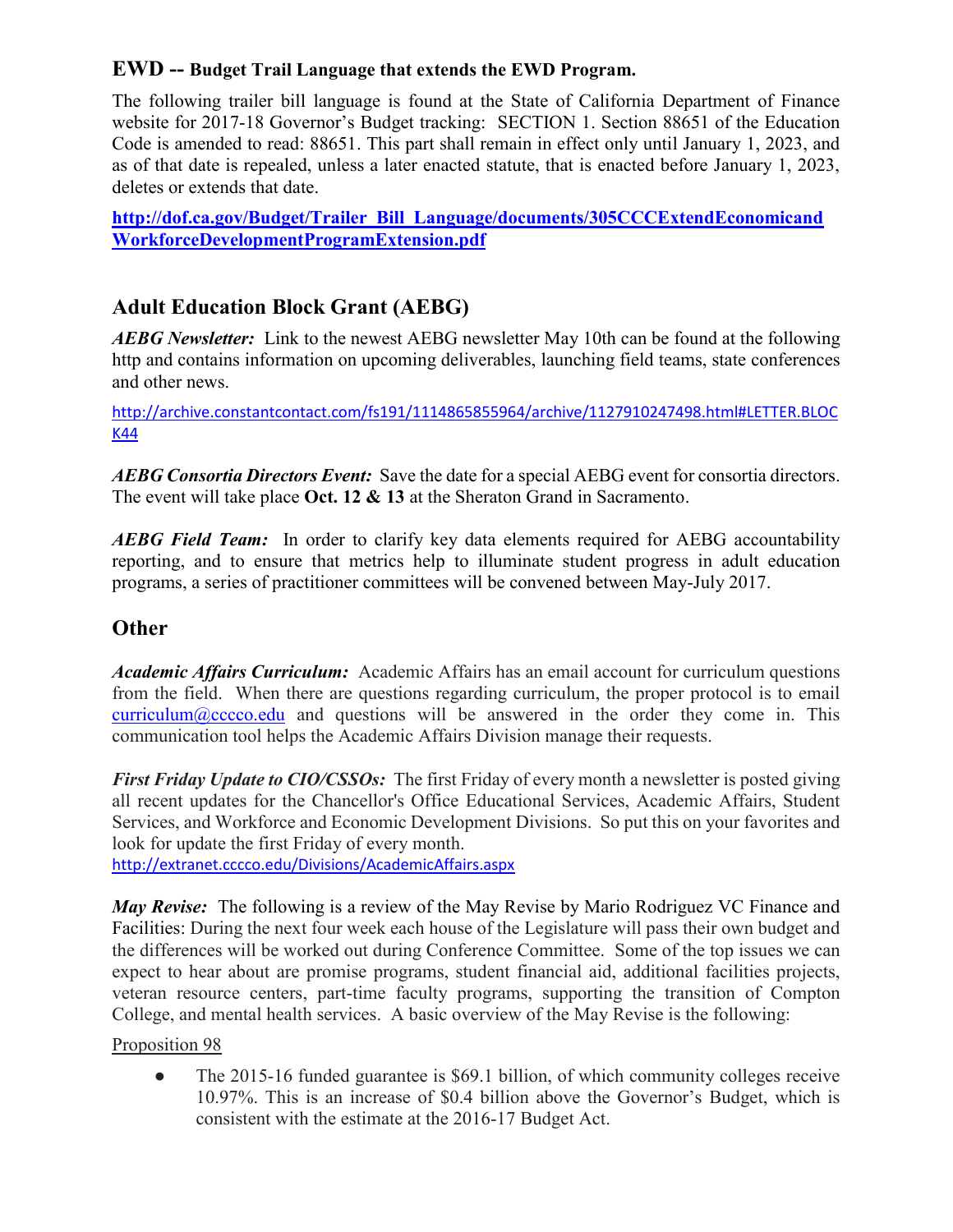- The 2016-17 funded guarantee is \$71.4 billion, of which community colleges receive 10.93%. This is consistent with the Governor's Budget and is a decrease of \$0.5 billion below the 2016-17 Budget Act.
- The 2017-18 funded guarantee is \$74.6 billion, of which community colleges receive 10.90%. This is an increase of \$1.1 billion above the Governor's Budget and is an increase of \$2.7 billion above the 2016-17 Budget Act.
- While the May Revision does not provide community colleges the statutorily required 10.93% of the funded guarantee in 2017-18, it does provide us with an additional \$23.1 million in additional "settle-up" funding beyond what would be expected if the 10.93% were applied equally across all three years applicable fiscal years. "Settle-up" funding is essentially a correction of an underpayment in a prior years. In short, the Governor has continued to support our segment and we appreciate the improvements made at the May Revision.
- The May Revision also proposes some technical, yet material, changes to the funded guarantee in an effort to mitigate concerns raised when the Governor's Budget reduced the 2015-16 level of funding from \$69.1 billion to \$68.7 billion, which is proposed to remain at \$69.1 billion in the May Revision. As a part of this package of changes, the deferred maintenance and instructional equipment funding discussed below will act as a contingency in 2017-18, and will not be allocated until P2 in 2018-19. There will likely be plenty of discussion on this issue over the next few weeks.

#### Apportionments

- An additional \$160 million of base increase for a total of \$183.6 million, which is provided in recognition of pending cost increases in areas such as pension rates, employee benefits, and utilities. This brings the total provided for a base increase to \$552.3 million over the three-year period.
- A reduction of \$21.5 million of growth for a total of \$57.8 million to reduce growth from 1.34% to 1%. Growth funds will continue to be allocated by the revised growth formula that gives consideration to high-need students and high-need communities.
- An increase of \$3.5 million for a total of \$97 million to reflect a COLA that increased from 1.48% to 1.56%.
- The Administration also proposes budget bill language that authorizes the Chancellor's Office to apply unused growth funds to cover an apportionment deficit. While this does not remove all uncertainty from the apportionment process, it will help in years we are not growing to our funded cap and have an apportionment deficit. The Governor's Budget proposal to remove the authority of the Chancellor's Office to allocate unused apportionment funding due to higher that estimated student fee and property tax revenues remains in the May Revision

#### Facilities

- A decrease of \$5.8 million of Proposition 39 for a total of \$46.5 million to fund energy efficiency projects. 2017-18 is scheduled to be the final year of the program under current law, however, there are attempts to continue the program that will play out over the next year.
- An additional \$92.1 million of deferred maintenance and instructional equipment funding for a total of \$135.8 million. As discussed above, these funds are not proposed to be allocated until the P2 in 2018-19 and will act as a contingency against future reductions in Proposition 98.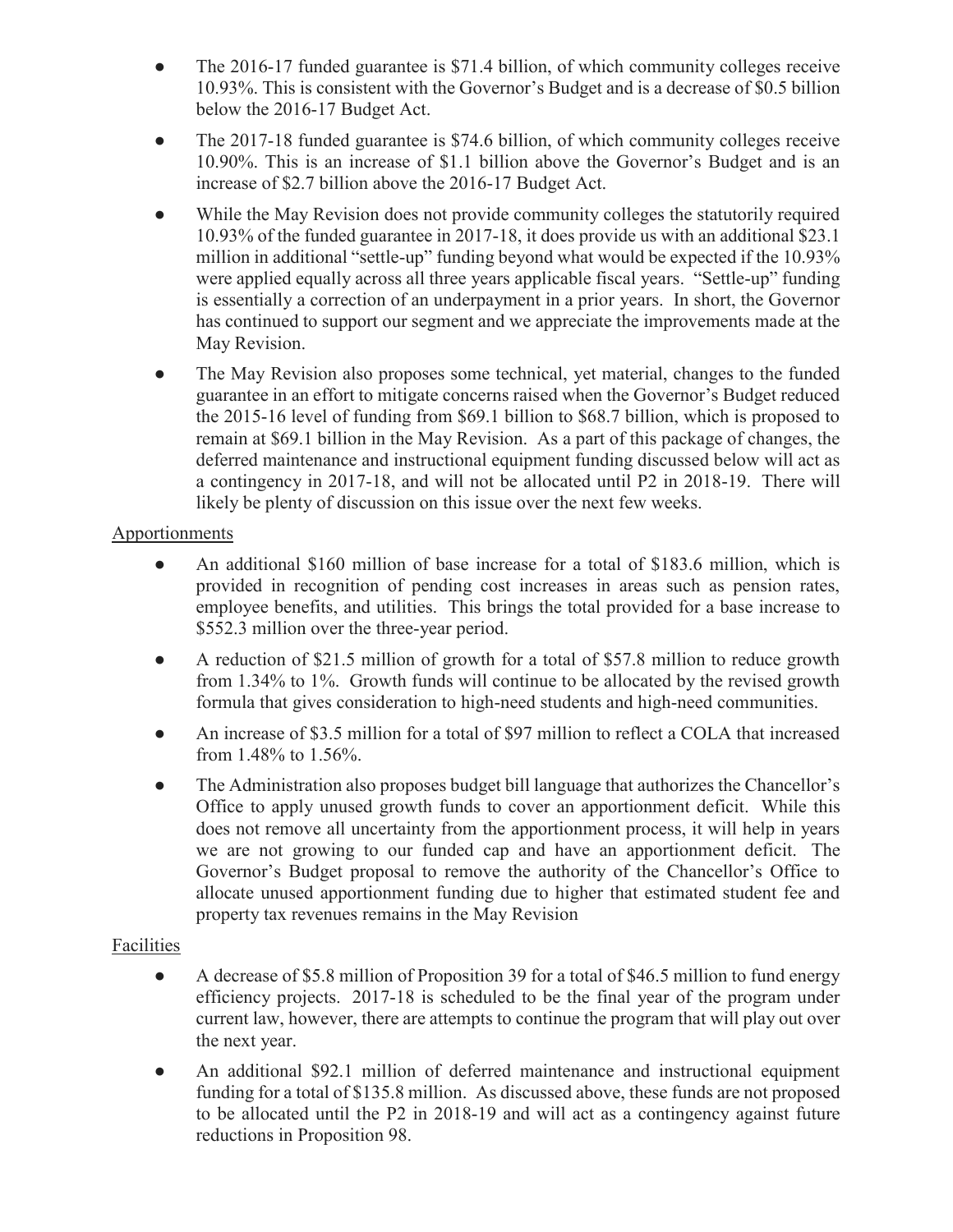- While the May Revision did not provide any additional Proposition 51 capital outlay projects, an April 1 Finance Letter provided an additional four projects, listed below
	- Allan Hancock Joint Community College District, Allan Hancock College: Fine Arts Complex
	- Coast Community College District, Orange Coast College, Language Arts & Social Sciences Building
	- Long Beach Community College District, Long Beach City College: Liberal Arts Campus Multi-Disciplinary Facility Replacement
	- Santa Monica Community College District, Santa Monica College: Math/Science Addition

#### Guided Pathways

• The Administration also amends the Guided Pathways grant trailer bill language to do the following: (1) clarify the Guided Pathways four pillar framework, (2) clarify the funds will be primarily used for release time, professional development, and technology solutions, (3) ensures the Chancellor's Office has sufficient authority to require a grant application with programmatic criteria and both qualitative and quantitative indicators, and (4) requires the Chancellor's Office to report annually on the status of implementing the grant.

#### Support Services

● An additional \$1.9 million for a total increase of \$5 million for the Full-time Student Success Grant that provides grants to CalGrant B and C students taking 12 or more units per term. Further, the Administration proposes increasing the grant amounts from \$300 to \$350 per term.

While I have only covered the adjustments made at the May Revision, the \$20 million for Innovation Awards, \$10 million for the Online Education Initiative's learning management system, and \$6 million for the integrated library service are all still included in the budget package.

A few updates after a fully review the official May Revision budget documents:

- The EOPS, DSPS, CalWORKs, and Campus Child Care Tax Bailout categoricals each received a 1.56% COLA.
- The California Apprenticeship Initiative grants provided in 2015-16, 2016-17, and 2018-19 are provided an additional two years to be encumbered or expended, which recognizes the lead-time necessary to develop and implement an innovative apprenticeship program.
- The Equal Employment Opportunity Program was provided an additional \$1,825,000 on a one-time basis from FON penalties.
- \$45.8 million in additional one-time revenue to be allocated on an FTES basis due to 2015-16 Apportionment having revenue in excess of the entitlement. This funding may be used by the Legislature to fund other one-time priorities in the final budget.
- \$31.7 million in additional one-time revenue to be allocated on an FTES basis to backfill for lower than estimated RDA revenue.

Finally, there has been additional questions raised about the changes proposed to the Proposition 98 calculation. Please see pages 15 and 16 on the May Revision Summary document (link below) for a detailed explanation. <http://www.ebudget.ca.gov/FullBudgetSummary.pdf>